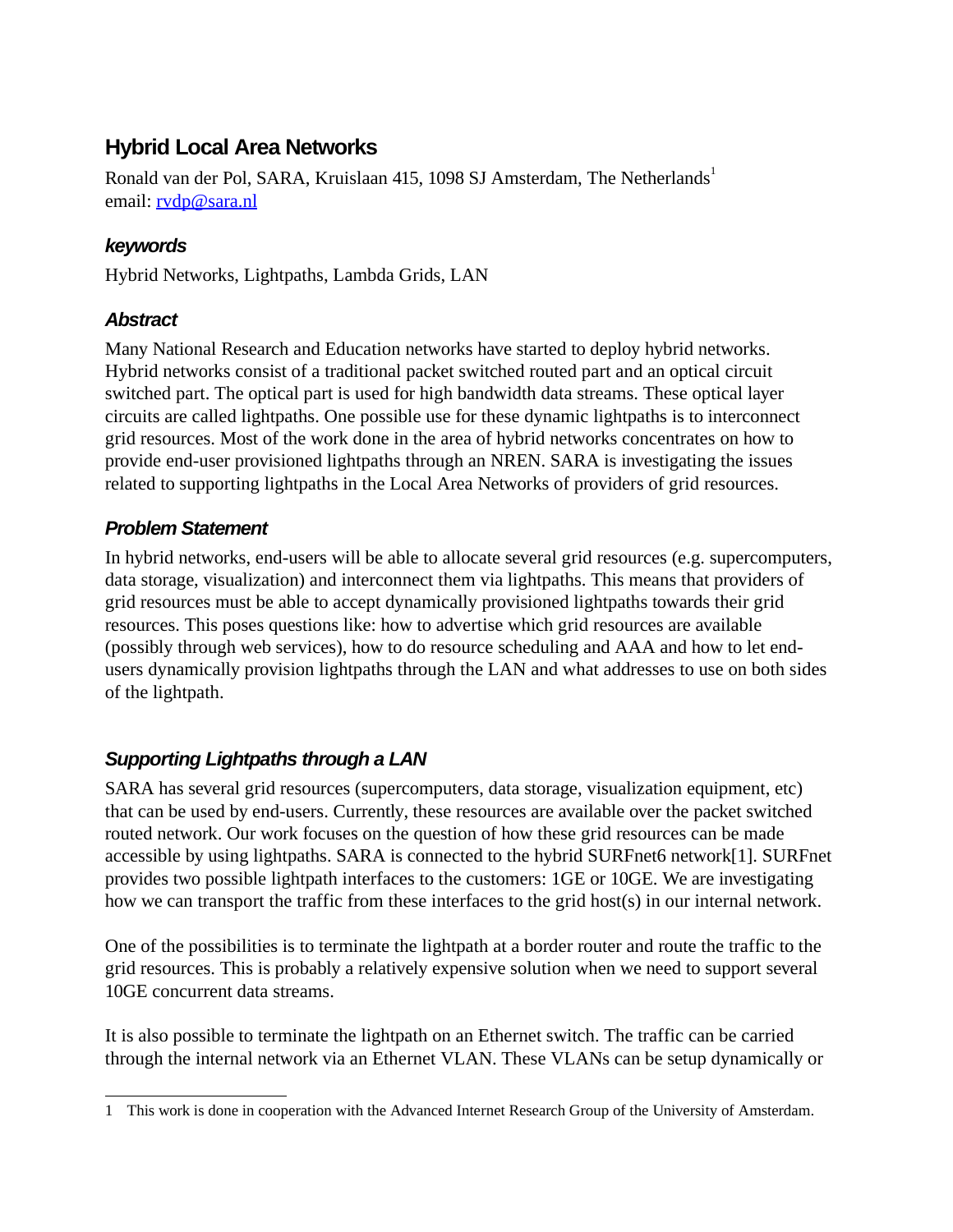we can pre-configure a VLAN for each grid resource. When we do the latter, we only need to map the incoming lightpath to the proper VLAN.

Finally, we can use MEMs devices to pass the lightpath at layer 1 through the internal network. Each grid resource host can either have its own connection to the MEMs device, or several grid hosts can be connected via an Ethernet switch to the MEMs device.

#### **Control Plane Issues**

The previous section described the questions of how to physically transport large data streams through the LAN. However, this will all be done in an dymanic environment. The end-user will setup and tear down lightpaths through SURFnet6. The end-user will also pick several grid resources to connect to the lightpaths. This means that the mapping from lightpath to Ethernet VLAN or MEMs device port will also change according to the allocations of the end-user. SURFnet uses DRAC[2] for dynamically provisioning lightpaths. SARA needs similar middleware. The interaction beween the two and/or the end-user application needs to be investigated.

#### **Virtualisation, Resources Scheduling and AAA**

The end-user will use an application to find and allocate grid resources and network connections. Web services[3] and RDF (Resource Description Format)[4] can be used to advertise grid resources and network elements and connections. Scheduling software is used to allocate grid resources and network connections for the end-user. Finally, AAA is needed to determine what information the end-user is allowed to see about the grid resources and network characteristics. AAA is also used to determine what grid resources and network connections the end-user is allowed to allocate.

#### **Addressing Issues**

Addressing is not trivial task too<sup>[5]</sup>. In most cases the grid resources at one site are connected at layer 2 to grid resources at other site. Both sites are in different administrative domains and have their own IP addressing, policy and routing plans. Therefore, it will not be easy to use IP addresses from one site at the other side. This is especially true when the traffic is routed through the internal network or when several grid resource hosts are connected to the lightpath by using an Ethernet switch.

# **Building a Test Setup**

We are investigating the issues described in the previous sections by building a test environment. We are interconnecting several grid resources with lightpaths. We use RDF to describe the grid resources and web services to announce them. Initially, we use some simple provisioning tools for the internal network and DRAC for the lightpaths through SURFnet6.